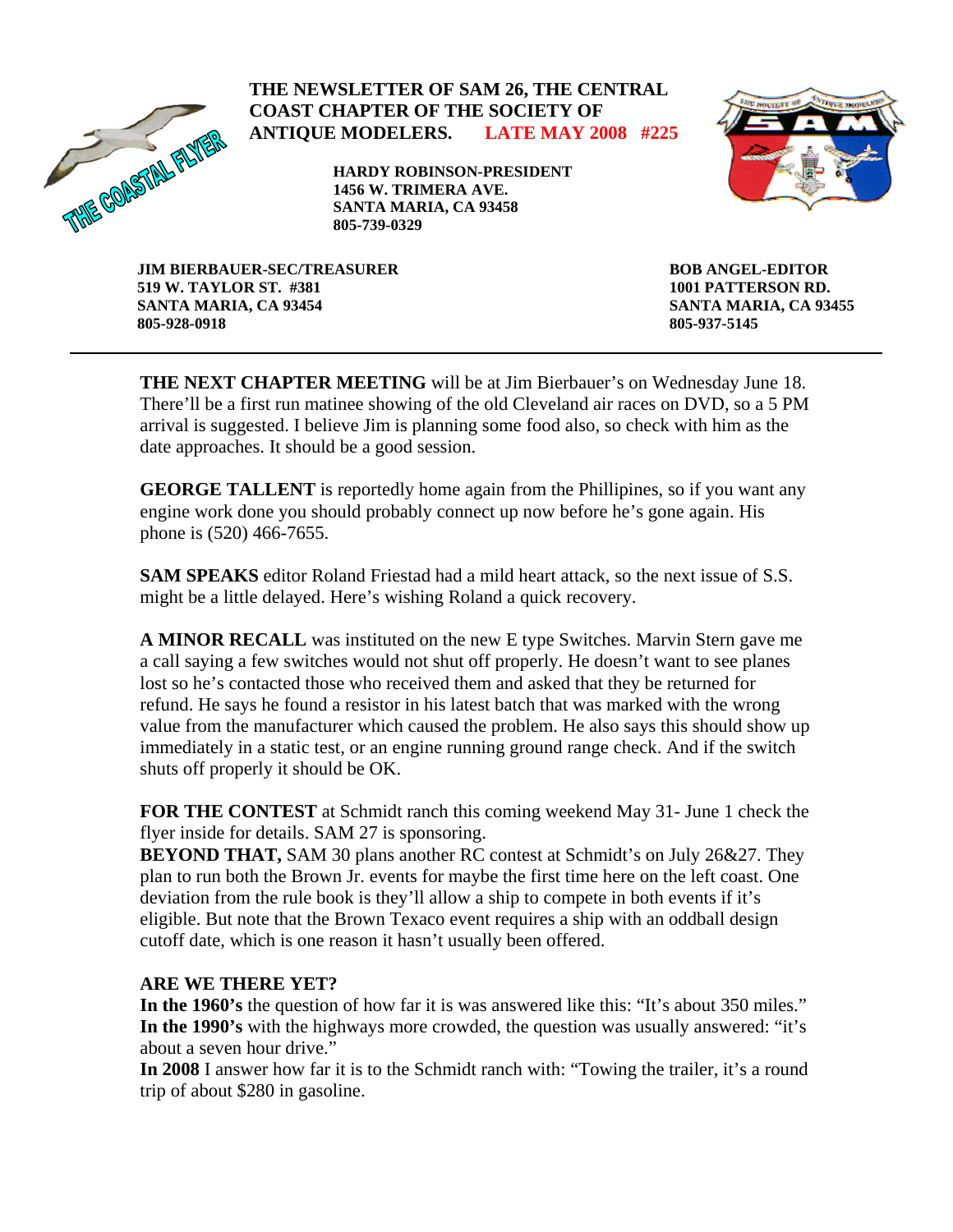

# **SAM 21 OLD TIMER**  $(32th)$  R/C ANNUAL **MAY 31-June 01, 2008**

This year we will again fly at Miriam Schmidt's ranch. Come and RELAX under shady fruit trees in a grassy back yard while watching the flying action out in the BIG alphalfa field.

> Your hosts: MIRIAM SCHMIDT & Family 916-684-2265 (11948 Franklin Rd, Elk Grove, Ca. 95758)

> > Revised: 14 April 2008

### **SATURDAY**

**A GLOW LER B GLOW LER CIGNITION LER TEXACO** combined **ATEXACO ANTIQUE** (combined) **OHLSSON 23 OHLSSON SIDEPORT ELECTRIC LMR S400LMR Spirit of SAM CONCOURS** 

**C.D. KEN KULLMAN** Email: kenlmm@goldrush.com 209-295-7331 Pilots meeting: 8:30 AM both days. Contest closes Saturday at 4 pm, and ends Sunday at 3 pm.

Entry fees: \$7.00 per event / \$42 maximum for the weekend. Fly 7 events and get one free! (includes \$2 per event to our<br>hosts for putting up with our shenanigans all weekend (Because they like us anyway, they would do it for nothing.

but that's the least we can do. (because we like them back!)

### **SUNDAY**

**A IGNITION LER BIGNITION LER C GLOW LER** 1/2A TEXACO  $1/2A$  SCALE **ELECTRIC TEXACO BROWN JR LER OLD TIME GLIDER SOS ELECTRIC FOXACOY** 

### **TROPHIES by Bill Vanderbeek**

### **GRAND CHAMPION** perpetual Trophy!

Miriam's Friday night Taco Feed @ 6:30 pm \$5.00 Pancake Breakfast both days (you fix it & wash up) **FREE** Lunch Saturday & Sunday around Noon \$5.00 Lasagna Banquet Saturday evening @ 6:00 pm \$10.00

| <b>SUPER 8 Motel</b>                 | <b>FLORIN Rd</b> | 916-427-7925 |
|--------------------------------------|------------------|--------------|
| <b>MOTEL 6 (2 locations) MACK Rd</b> |                  | 916-689-6555 |
| <b>MOTEL 6</b>                       | <b>MACK Rd</b>   | 916-689-9141 |
| <b>GOLD RUSH Inn</b>                 | <b>MACK Rd</b>   | 916-423-2003 |
| <b>JOHN JAY Inn</b>                  | <b>MASSIE CT</b> | 916-689-4425 |
|                                      |                  |              |

### **Electric LMR & ETEX**

.

SAM 2008 Erules will apply NiCd/NiMh/Lipo OK. (Rules next page.)

**S400LMR**—a new event for 1/2A Texaco Electric models. S400-6v motor direct drive. 2 LiPo or 6 NiCd/NiMh, 3 minute LMR, 4 Flights - Sum of 2 best. (Rules next page.)

OLD TIME GLIDER-We will allow any balsa, polyhedral, rudder/elevator glider to fly, SAM legal or not! Spirit of SAM Concours-Scaling allowed.

### **GRAND RAFFLE PRIZES**

Dave Lewis has donated

Full scale Dallaire ready to go.

PLUS—other fine items as may be acquired.

TICKETS ARE \$1.00 EACH or 6 FOR \$5.00 **RAFFLE TO BE HELD AT CLOSE OF CONTEST-SUNDAY.** 

The CLIPPER - the newsletter of SAM 21

Page 1

**APRIL-MAY 2008**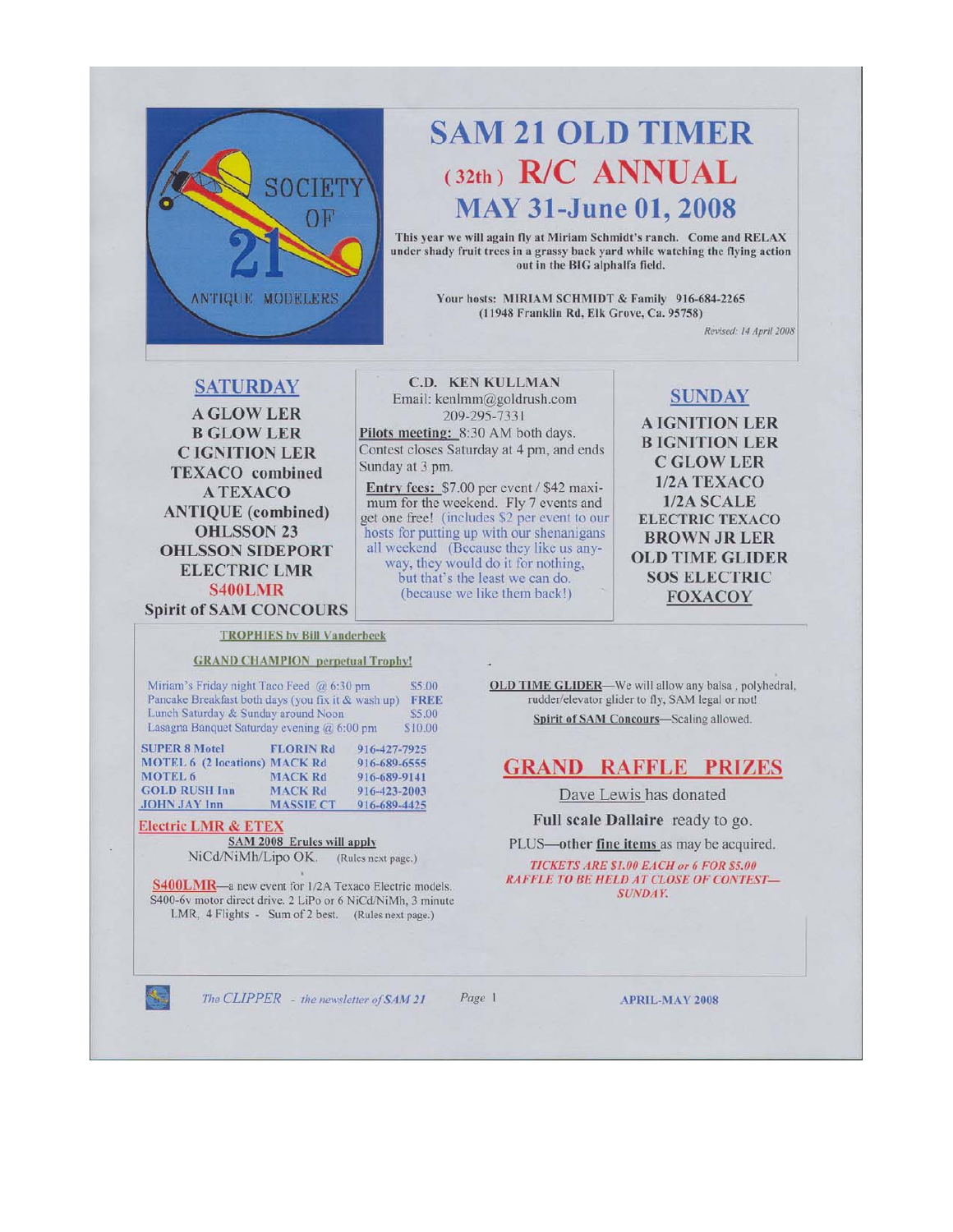Last year a grand total of 2 (count'em: Two!) SAM 21 members attended. Even so the contest had a respectable turnout. This was due greatly to the other Northern California SAM flyers who attended. This year I would hope and expect a much stronger turnout of SAM 21 members for our contest. Due to schedule conflicts, Janet & I will not be your contest staff this year.

KEN KULLMAN is an associate member of SAM and has stepped forward to assume the duties of Contest Director. Ken was RC CD at the 1995 Colorado Springs SAM Champs and will do an excellent job for us. I'm sure you will give him all your support in running our event this year. New member Jake Chichilitti will assist Ken on the contest desk Ken will need additional scoring help on the contest desk, and for jobs like lunch hamburger Chef each day. As well as, Texaco



fueling, and general helping out to setup and take down the various equipments. Don't forget assisting Miriam Schmidt in preparing the meals, and in cleaning up later. Miriam again volunteered to purchase all the culinary items required.

Dave Lewis has stepped up to be Awards Chairman as well as donating the Grand Raffle prize.

Take the time to step forward yourself and give Ken a call or Email to let him know you Will be glad to help! Ken, the club, and myself will thank You!

**Steve Roselle** 

**DAVE LEWIS donated this DALLAIRE SPORTSTER complete with Super Tigre** 60 glow engine and Airtronics RC system

#### **SAM International Speed 400 LMR Event Rules** latest 2010 proposed rules

1. Any approved SAM Old Timer gas model airplane. By rule, North American Old Timer designs are limited to December 31. 1942 and older (Section 1, C). Non North American designs are limited to their local SAM Chapter design date rules, but in no case later than December 31, 1950. Design authentication is the responsibility of the contestant.

Scaling is allowed. There is a 16 oz minimum weight requirement. The model's name and design year shall appear somewhere on the model.

2. Thrust will be provided by a non-folding (\*), non-metal, propeller of any size driven directly by a Graupner Speed 400-6V permanent magnet ferrite motor without ball bearings. After purchase timing adjustments are allowed. (\*) Folding props are allowed as long as they don't fold in flight.

3. The battery may be either six NiCad cells, or six NiMh cells, or two LiIon, LiPoly, or A123 cells of any capacity with producer's labeled voltage rating clearly visible. Non Labeled packs may be approved at the CD's discretion. Pack Rated voltage not to exceed 7.5 volts.

4. The power to the motor must be radio controlled, and may be via ON/OFF, ESC, or BEC-ESC devices.

5. Flights may be hand launched with landing area determined by field rules.

6. The motor may be run only during the first 180 seconds of the flight; any running of the motor afterwards results in a zero score for that flight. Run times and/or flyoff times may be changed at the discretion of the C.D.

7. A model's score is the sum of the best two of three 15 minute max flights.



The CLIPPER - the newsletter of SAM 21

Page 2

**APRIL-MAY 2008**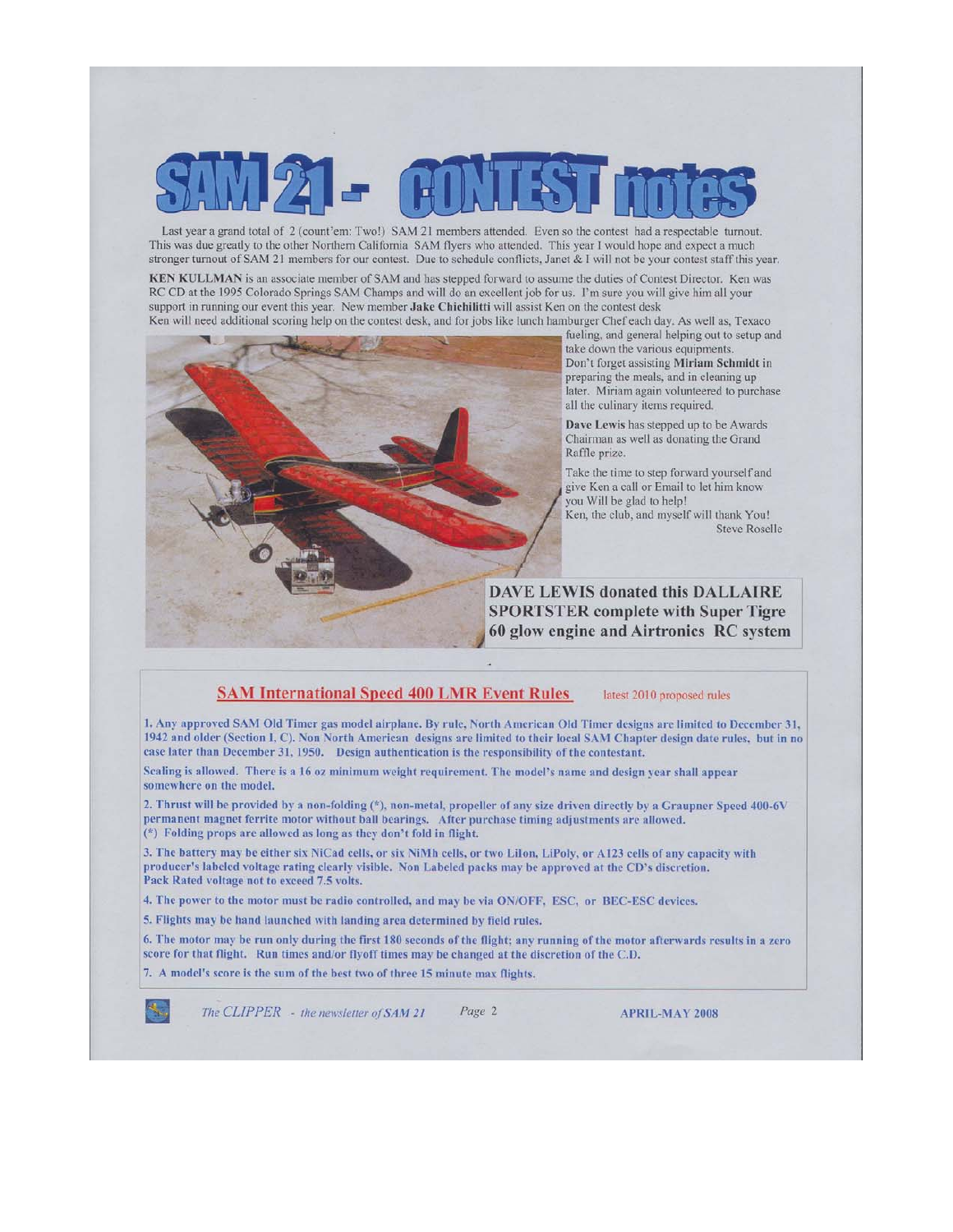

If you've ever been in charge of maintaining and transporting the club's heavy golf cart batteries and glider winch, you should appreciate this.

It's ecologically correct with no batteries to maintain. I'm not sure of the purpose of those small wheels lying in the grass behind. Maybe they mount on the winch some way and he rides the whole thing home.

The picture comes from Mark Venter of the Christchurch New Zealand Model Aero

Club. He didn't identify the modeler, but I don't think it's Mark himself.

We're taking advantage of some selected technical input via the internet this time.

A neat trick I came across somewhere when I have longerons needing curves is to split the balsa longitudinally by setting the balsa stripper at 1/2 the thickness of the wood and stripping just the length where the curve will be. Frame up the fuselage and when everything is in place run some thin cyano into the split in the wood. Has the same effect as laminating the longerons but much easier to do. **Evan Evans**

Along that line, a question arose about sanding balsa in and around CYA glue joints**.**  The hardness of CYA and the relative softness of balsa is one of the many reasons I don't like CYA. **Red Scholefield** says put some CYA de-bonder on 320 emery paper and proceed carefully. I haven't tried that but I wonder about the effects of any debonder residue on the balsa.

**PULL PULL** controls put a lot of strain and wear on servo bearings, because both lines are in constant tension if they're installed properly. **Ian McQueen** sets up an "idler" bell crank between the servo and the control surfaces. A regular single control rod goes from the servo to the bell crank and in turn the crank holds the two lines going to the control surfaces. That setup also allows a little bit of extra mechanical adjustment to zero the flight surfaces.

For those hunting Mica Film, Fibrafilm from BP hobbies is the same product according to **Eut Tileston.**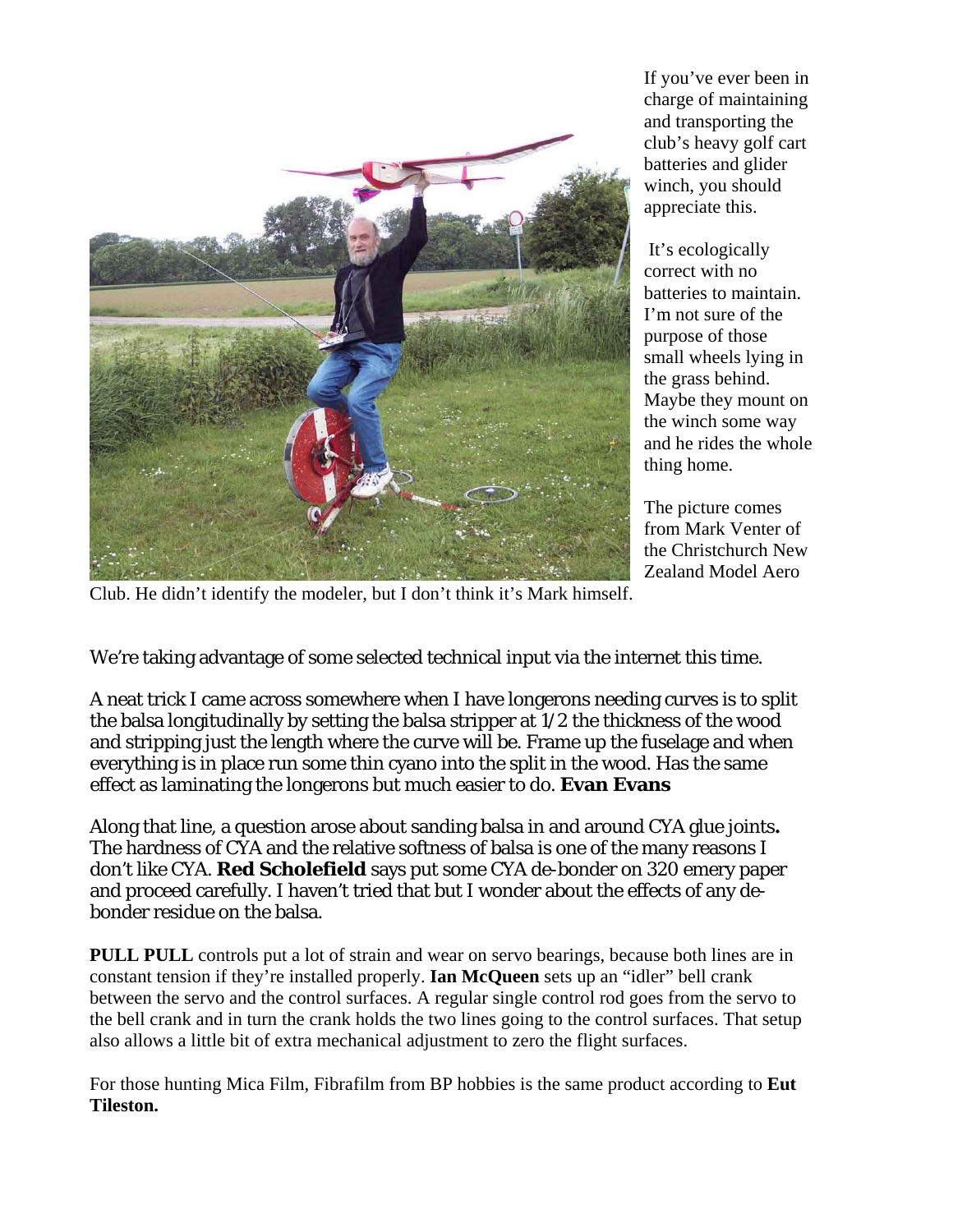I've been thinking about a better shape for a Texaco tank and this is it. It's is a funnel shape tank I made with 0.008" brass sheet and 1/8" copper tube.

The upper edge of cone was adjusted till obtain the right 10 ml volume. For this test I used a provisory plywood cap with the two tubes inserted.

The internal bottom corner was filed with a Dremel tool for a smooth transition from funnel to tube.

I suppose my PAW will suck till the last drop. Final weight 9.5 grams Alfredo Herbon



Alfredo hails from Argentina, where they have a very active SAM group.

He has sent along lots of innovative ideas. Remember Moe, the talking plane release stooge which could count down your engine run for contest practice?

Here's his tank during construction before the lid was installed.

And check 0ut that neat little electronic scale. I imagine it does ounces as well as grams.

Freight Harbor tools sells something similar. Heck maybe Freight Harbor is in Argentina too.

The 10ml tank capacity is geared to his local rules which aren't always the same as SAM US rules.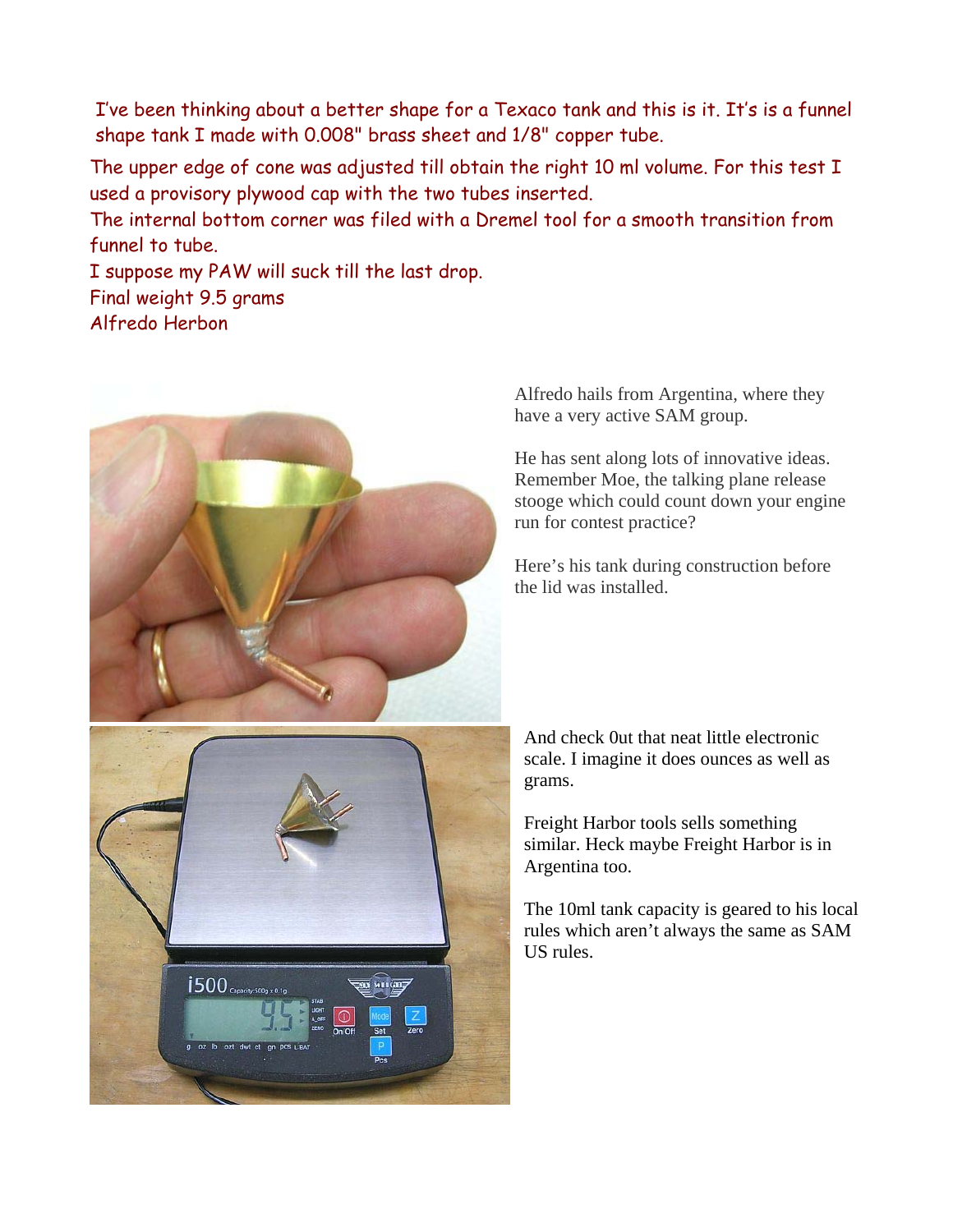

Jim Bierbauer came up with a neat solution for quickly joining two wing halves on his Bird of Time glider.

That's two strips of white Velcro hook material attached to each wing half.

The matching loop Velcro is attached to a thin sheet of plywood.



And here's the result. Maybe not as aerodynamically clean as a strip of tape, but neither does it pull the covering material up every time it's removed.

SAM 27 started allowing any all balsa rudder/elevator glider to enter their "Sorta old time glider" event, which picked up a few more participants for OT glider. The Bird of Time could almost pass for a Thermic design anyway.

**Ed Lamb** passed along a good tip for choking an Ohlsson sideport engine where that long intake tube is too close to the firewall to allow a finger to be inserted. Several people have used the popsicle stick or tongue depressor with various materials glued on. But Ed says just use a piece of foam tape with one sticky side. It goes on quick and easy and the material is soft enough to make a good seal.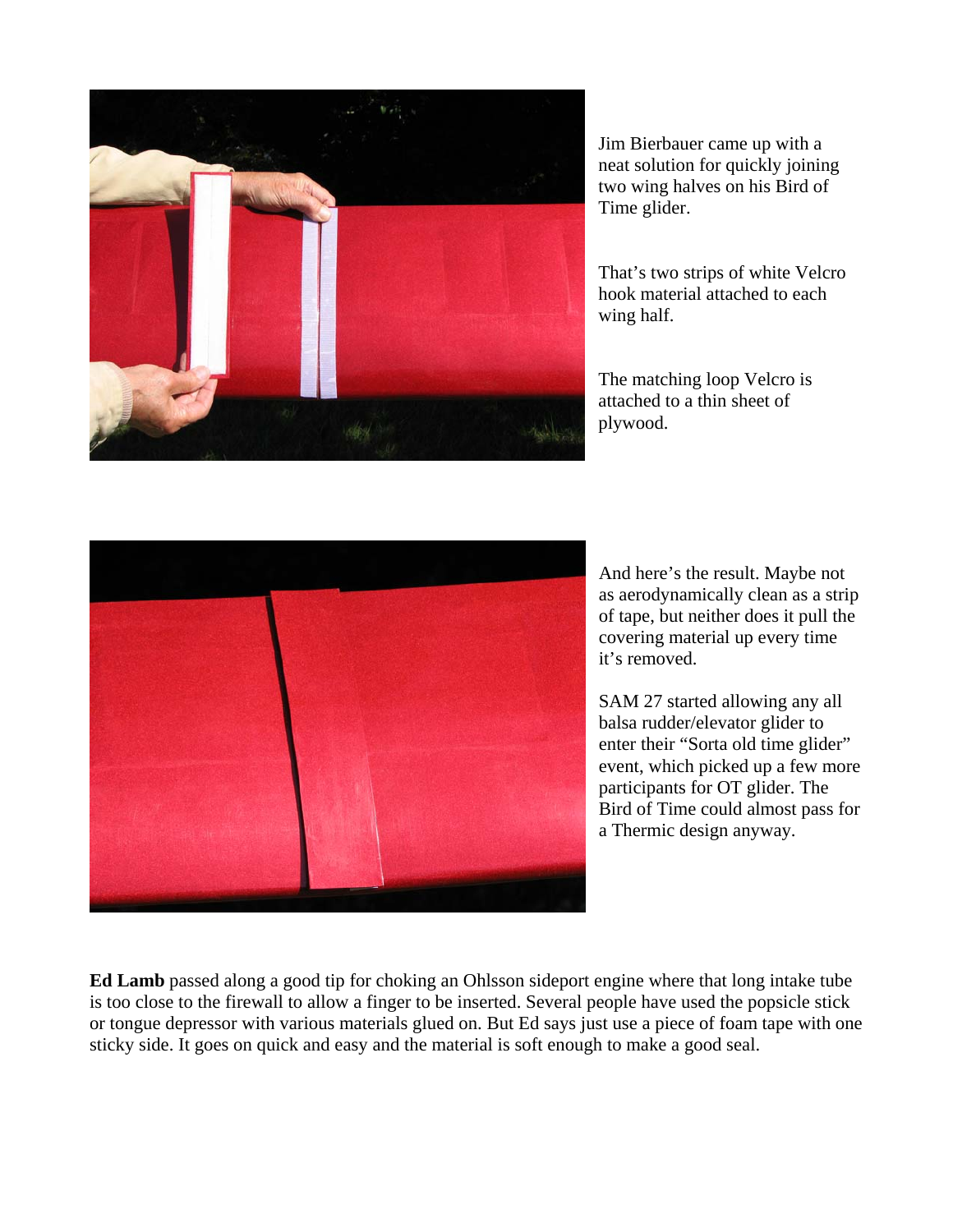Airtronics 2.4GHz FHSS – A Review By Ed Hamler, SAM 27

Earlier this spring my friend, Jack Albrecht, who is a technical adviser for Airtronics, provided me with one of their new 2.4 GHz outfits in order to test its suitability for flying SAM Old Timer models with spark ignition.

The equipment provided was the RDS 8000 2.4 GHz FHSS transmitter and a 92824 Spread Spectrum 8 channel receiver. The model selected for the test was my class B Ignition 510 sq.in. Playboy Cabin powered by a replica Torpedo 29 by Ed Shilen. The spark ignition system has a typical single transistor trigger, a Modelectric coil, and a 3 cell NiMH 500 mAh battery pack. The high tension lead has a 10K resistor at the spark plug.

This particular model was chosen for several reasons: interference from spark RF had been a problem originally due to a cabin with very little separation between radio and ignition components. Changing from FM to an Airtronics 92965 PCM receiver had solved that earlier problem and we wanted to see if the same would be true with 2.4 GHz. In addition, with typical Playboy stability, the model should survive minor glitches in flight.

For the test, one of the receiver's two antennas was inserted into a tube running longitudinally down the fuselage and the other was positioned vertically beside the ignition battery pack at the firewall and stabilized with foam rubber in order to maintain the recommended 90° orientation angle between the two antennas.

A ground range check with low transmitter power indicated excellent control response up to 150 feet with engine running at high speed. The flight test was equally successful. The climb was smooth and steady and a good thermal afterwards took the model to speck altitude and an easy max.

The system's advantages are impressive: no waiting for channel pins, only one transmitter for multiple models, small-light receivers, and no spark interference. I have now purchased extra Airtronics receivers from HobbyPeople.net and all of my models for the upcoming SAM EuroChamps will be so equipped. My one criticism applies to most new RC transmitters – digital trim controls. For SAM competition, analog trims are easier to use when you cannot afford to take your eyes away from the model in order to glance at your trim positions.

The control functions of the RDS 8000 were easy for me to program. It employs the same intuitive menu as the earlier RD 6000 model which I still use for sport flying biplanes and seaplanes. The RDS 8000 has eight channels, ten model capacity, and complete functions for aeroplanes, sailplanes, and helicopters.

Editors note: At our local field we've also had good success with three Futaba 6ES 2.4GHz radios. A simple receiver swap cured spark interference in four different ships. We have no reports from Spectrum users yet but it seems a good bet that these spread spectrum radios are the best answer yet to cure ignition caused RF interference. You'll probably see Ed's report in more than one place. That's one result of instant worldwide electronic communication.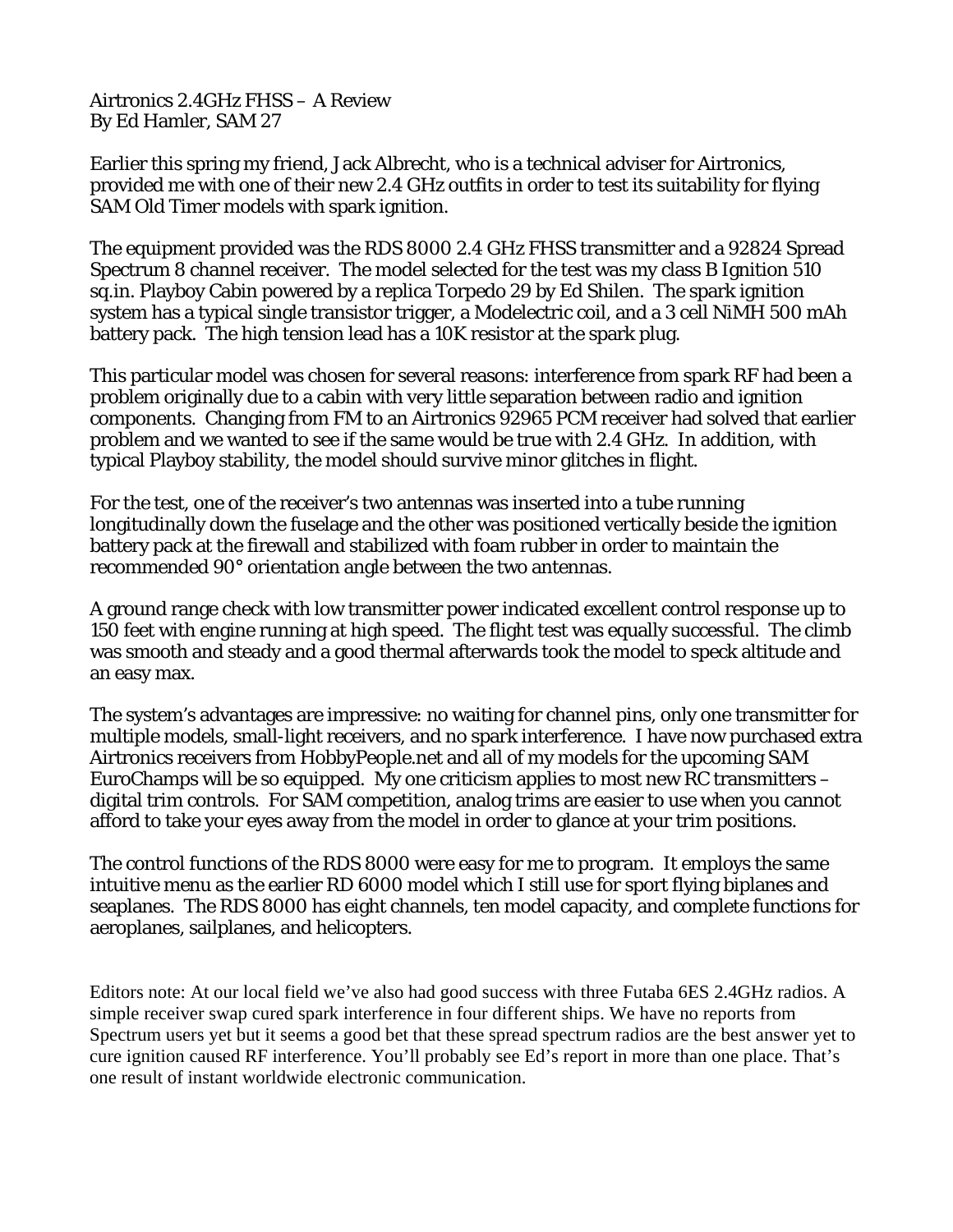

Corona Synthesized Dual Conversion Receiver 8Ch 72Mhz

Throw away your crystals, say goodbye to glitches! The new Corona synthesized receiver is here!

This unit will work with existing Synthesized transmitters or crystal transmitters. In fact the accuracy of this receiver will improve the performance of all 72mhz crystal transmitters.

The new technology put into the synthesized series of Coron receivers is truely outstanding and will certainly make you think twice about upgrading to a more expensive 2.4GHz.

## Spec.

Size: 36x18.7x8.2mm Weight: 9.2g Distance: >1.5Km Sensitivity: +/-8kHz at 65dBdown Channels: 1-8 Filtering: DSP 10.7Mhz +10dBm emailBuddy  $+$  wishlist issues quarantee **79g 411** Weigh **Add to cart Price: \$29.75** Buy 1  $\blacksquare$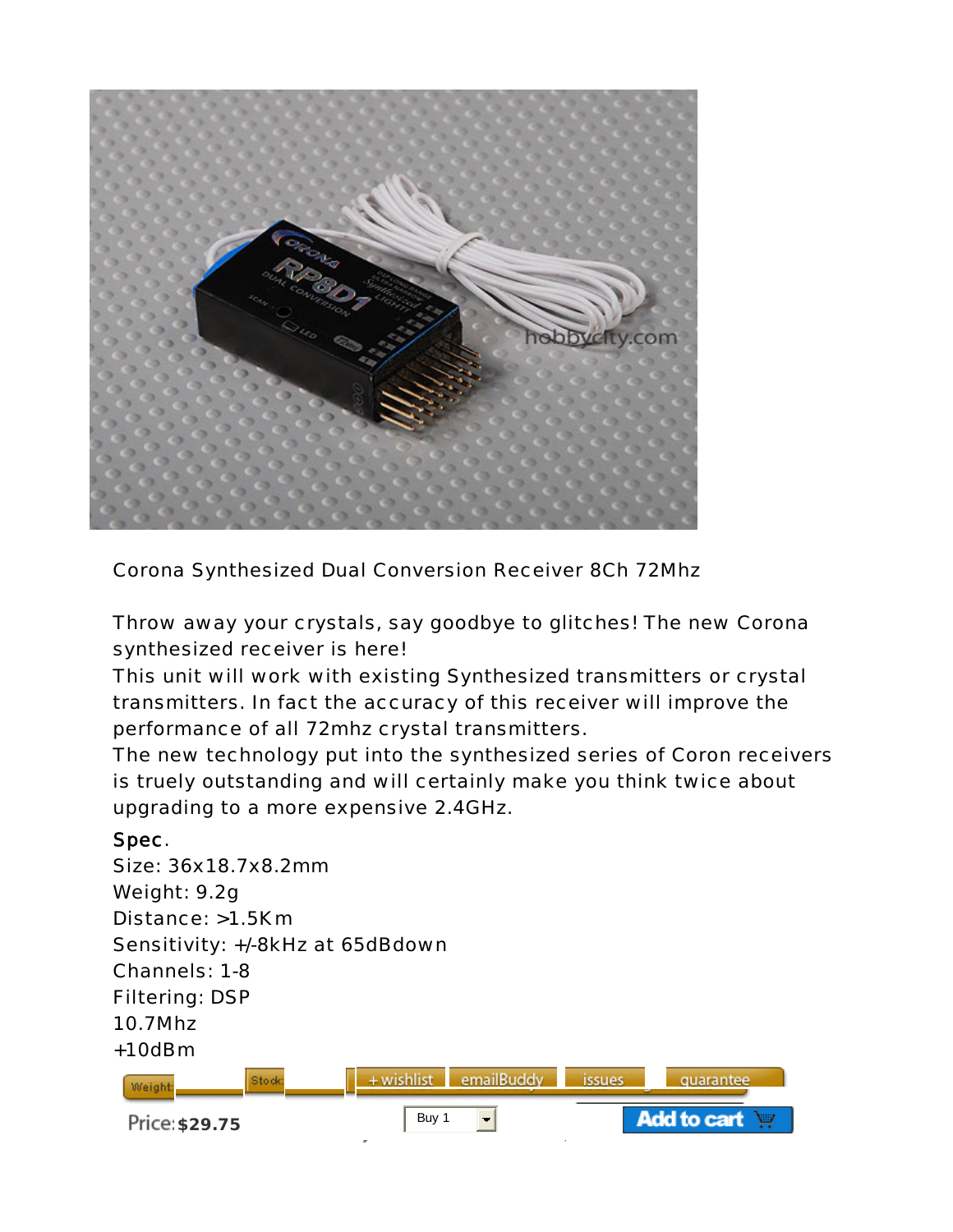**MAGIC RECEIVER?** If it sounds too good to be true it may well be. Still it's an ad that leaves one all eaten up with curiosity. This item comes from Hobby City in Hong Kong, which probably makes most of us wary right there. Looking them up on the internet at **hobbycity.com** they appear to be a very large mail order warehouse dealing directly from manufacturers to mail shipments. They have all sorts of RC merchandise, much like Tower Hobbies and others. I looked up what testimonials I could find. Mark Venter says he's gotten positive responses from guys using these receivers locally in New Zealand. One guy on RC Report said he gets a more solid range check than with the highly rated Berg receiver. There was nothing about testing with spark ignition systems.

RC groups on the internet had dozens of user testimonials on dealing with Hobby City. Some were quite satisfied, while most of the complaints were about slow shipment (sometimes weeks), especially for back ordered stock. But none complained about being completely swindled out of their money.

Looking on the positive side, if the claims are true, you could take any 72 MHz (presumably FM only) transmitter, switch everything on and the RX would lock on to that TX. You'd still no doubt need to exercise frequency control to prevent shoot downs. But there'd be no problem if you picked up the wrong TX, unless it's an AM or spread spectrum. You could take 2 or 3 FM transmitters along to keep away from frequency conflicts.

I'm not endorsing these things, but I sure would like to see some more adventurous soul than I take the plunge. Just send your \$35 or so with shipping and do us all a service by letting us know the results. You can contact them via the internet location above or by phone in the US at 1-800-607-5803, English only (yippee). They don't seem to deal via mail or have a walk-in store if you happen to be in Hong Kong.



This is for all you skeptics out there who thought metric crescent wrenches were some kind of joke!

Actually, it looks like a pretty good idea. If nothing else, when working with this wrench and you need to switch to a socket type, it would quickly identify which socket to pick up.

Now some of you guys who wouldn't buy the metric crescent wrenches I tried to sell may will think twice about sending for some of the metric 30 minute epoxy I'm offering.